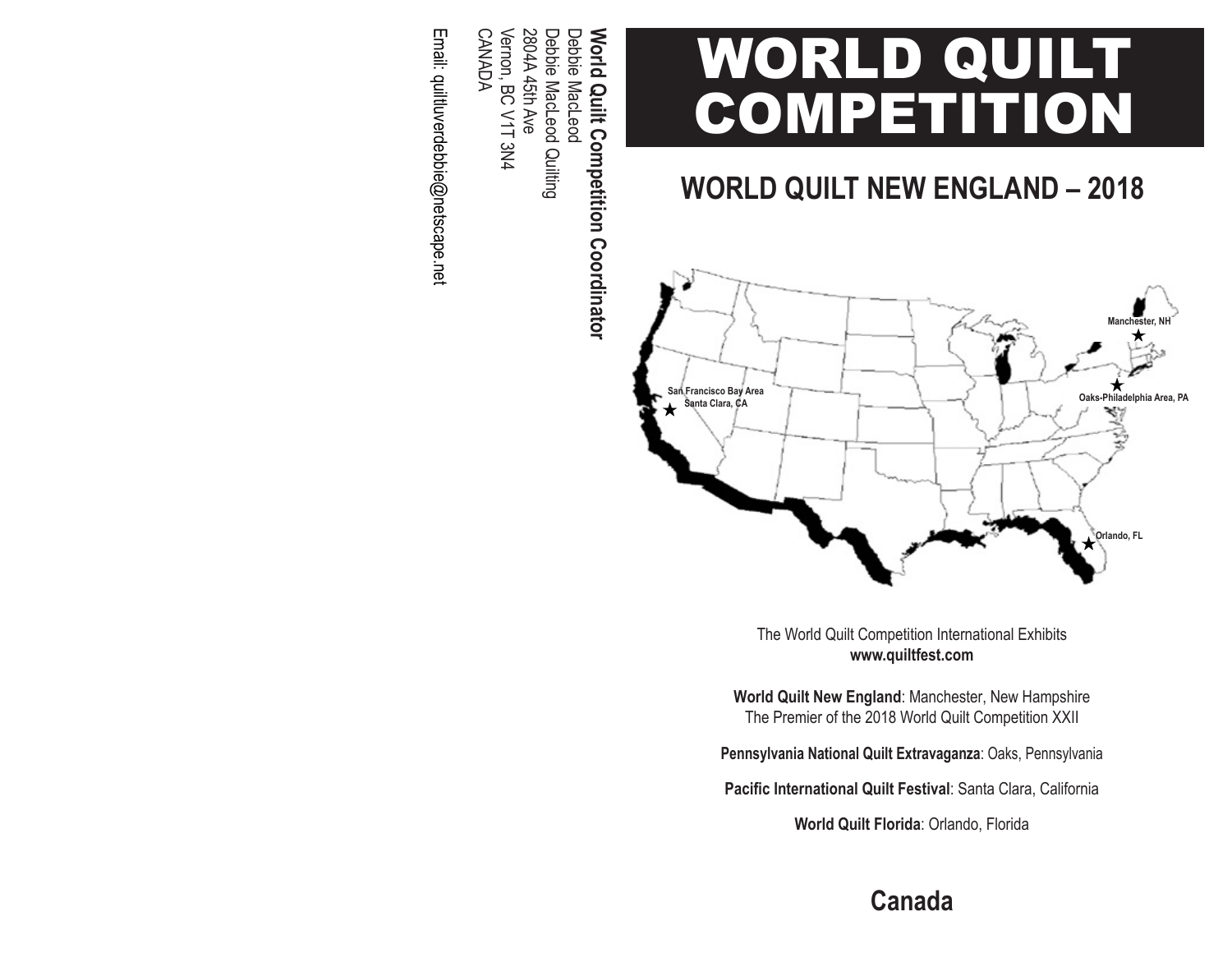#### 2 **Over \$9,500 us Prize Money**

# **BEST OF WORLD - \$2,000**

#### **Innovative**

1st \$700 2<sup>nd</sup> \$500 3rd \$300 Honorable Mentions-Ribbons

Best Use of Color - \$150 Best Hand Workmanship - \$150 Best Machine Workmanship - \$150

#### **Traditional**

1st \$700 2<sup>nd</sup> \$500 3rd \$300 Honorable Mentions-Ribbons

Best Use of Color - \$150 Best Hand Workmanship - \$150 Best Machine Workmanship - \$150

**Best of Country** \$400 (Must be a minimum of 10 entries from the country.)

#### **Viewer's Choice** \$200

# **SPONSORS**









.

### **TO ENTER, SEND**

1. Completed entry blank (including e-mail address) with a non-refundable entry fee of \$30.00 Canadian per quilt. Make cheques payable to Debbie MacLeod. If your quilt is selected, there is a \$35.00 Canadian fee to cover return shipping that you should enclose with the shipment of your quilt to your national coordinator.

2. Two .jpg images submitted on CD-Rom (full view and close-up of the quilt). Label the CD with your name and the title of quilt. Provide one CD per entry, please. Please do not put multiple entries on one CD. All images are forwarded to the United States for jurying.

### **QUILT RETURN**

Quilts will be returned via Canada Post only. Quilts will be insured for \$1,000 US on return shipping. Quilts will be return shipped in January 2019.



### **IF YOU WOULD LIKE TO ATTEND THE FESTIVAL**

Write for information about the workshops, lectures, travel and lodging. Please email mancuso@quiltfest.com, visit us at:

# **www.quiltfest.com**

or write to:

World Quilt New England c/o Mancuso Show Management, Inc. P.O. Box 667 New Hope, PA 18938 USA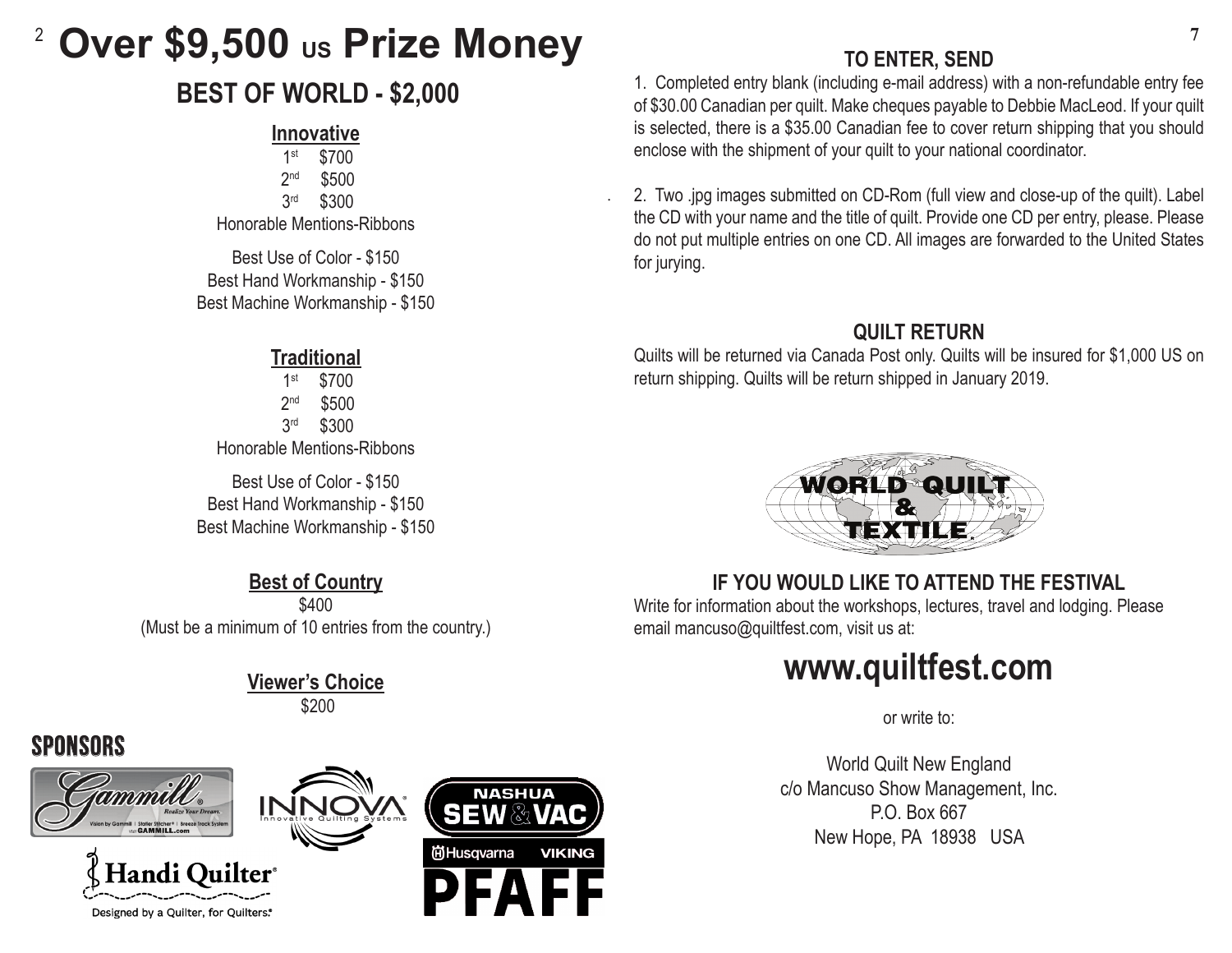#### 6 **WORLD QUILT COMPETITION ENTRY FORM**

#### **ARTIST STATEMENT**

Please tell us about the inspiration for and construction techniques pertaining to your quilt. (75 words or less)

#### **RELEASE SIGNATURE REQUIRED**

Entry of the above item means that I will abide by the rules and decisions of the judges. I acknowledge that World Quilt & Textile and its sponsors will take every precaution to protect my quilt, but understand that they cannot be responsible for acts of nature beyond their control. As an entrant my signature grants World Quilt & Textile/Mancuso Show Management the right to reproduce the image of my quilt for publication, advertising or promotional use. Images of submitted quilts become the property of the World Quilt Show and Mancuso Show Management.

Signature\_\_\_\_\_\_\_\_\_\_\_\_\_\_\_\_\_\_\_\_\_\_\_\_\_\_\_\_\_\_\_\_\_\_\_\_\_\_\_\_\_\_\_\_\_\_\_\_\_\_\_\_\_\_\_\_\_\_ Date\_\_\_\_\_\_\_\_\_\_\_\_\_\_\_\_\_\_

#### **INSURANCE VALUE**

Quilts are not covered for flood and earthquake. Any entry valued at more than \$1,000 US must be accompanied by an acceptable insurance appraisal with the entry form. (Quilts are not covered for flood and earthquake.)

Approximate Insurance Value (US Dollars) example and the state (\$3,000 US Maximum)

\*\*DID YOU REMEMBER\*\*

\_\_\_\_\_To list all makers of your entry, including machine quilters on the entry form. \_\_\_\_\_To enclose 2 (full view & close-up) JPG images. \_\_\_\_\_To enclose payment. To enclose an Appraisal for any entry valued at more than \$1,000. \_\_\_\_\_To sign your entry form.

## **<sup>3</sup> CONTEST CALENDAR**

#### **MAY 14, 2018 - ENTRY FORM SUBMISSION**

The entry form, .jpg images and a \$30.00 Canadian non-refundable entry fee for each item entered must be submitted and postmarked no later than May 14, 2018.

#### **ENTRY FEE**

There is a non-refundable fee of \$30.00 Canadian per entry. If your quilt is selected there is a \$35.00 Canadian fee to cover return shipping. Checks should be made payable to Debbie MacLeod.

#### **JUNE 15, 2018 - NOTIFICATION & INSTRUCTIONS**

Notification of the decision of Jurors and instructions for quilt shipment will be sent to selected entrants by June 15, 2018.

#### **JULY 8, 2018 - DELIVERY OF QUILTS**

All accepted entries must be shipped or delivered to the World Quilt National Competition Coordinator at the address listed below for judging and exhibition. Quilts must arrive by July 8, 2018.

#### **SHIPPING ADDRESS**

 WQ National Competition Coordinator Debbie MacLeod 2804A 45th Ave Vernon, BC V1T 3N4 CANADA

Email: quiltluverdebbie@netscape.net

Accepted quilts will be exhibited at:

**World Quilt New England**

The Premier of the 2018 World Quilt Competition xxII Manchester, New Hampshire

**Pennsylvania National Quilt Extravaganza** Oaks-Philadelphia Area, Pennsylvania

**Pacific International Quilt Festival** Santa Clara-San Francisco Bay Area, California

> **World Quilt Florida** Orlando, Florida